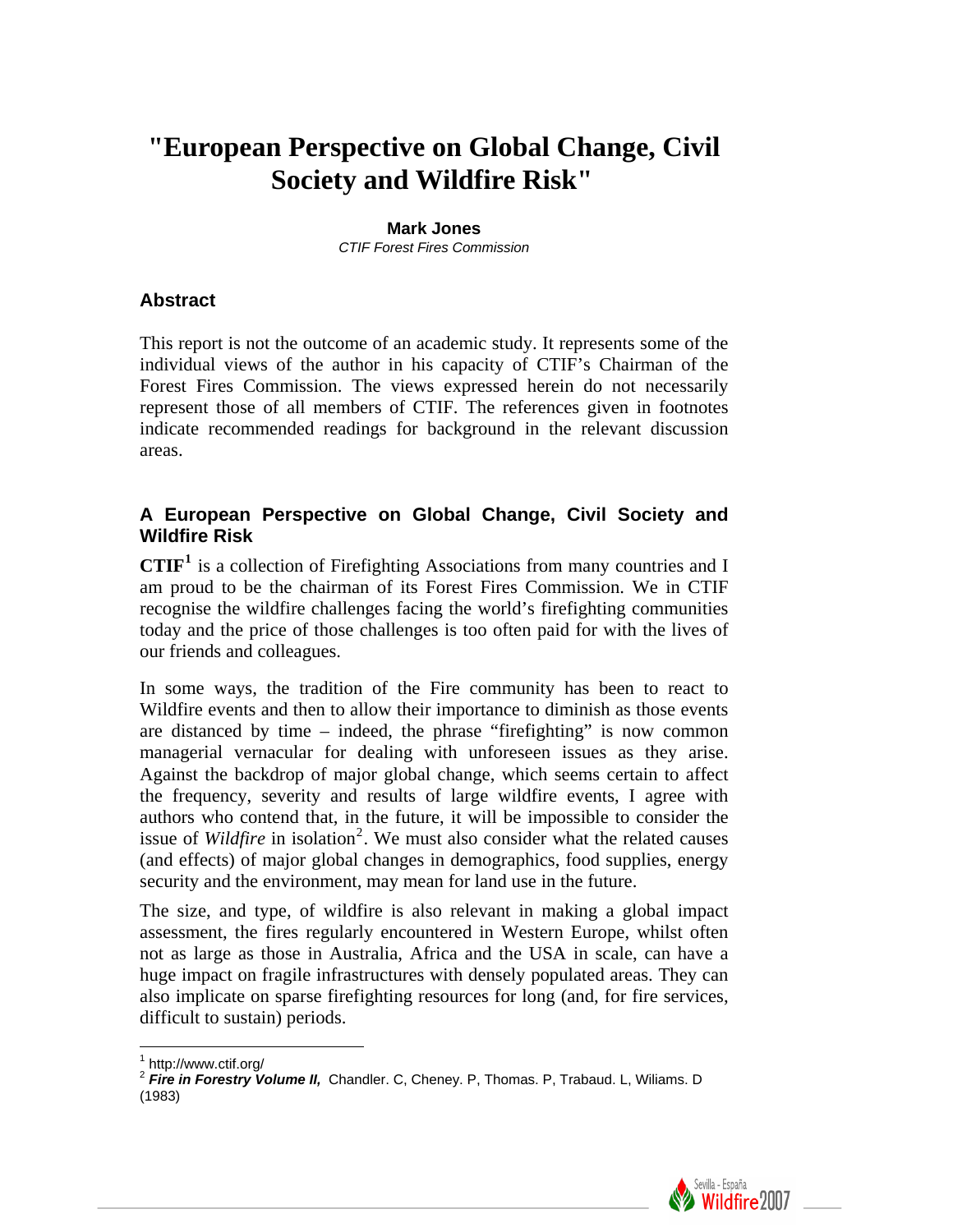In this presentation, I intend to address those factors that most affect Wildfire as a policy issue and highlight what I feel we can do to improve responses in future. I also intend to give a Fire Officer's perspective – we often feel that the only time our views are taken as being relevant is after catastrophic fire events. I contend that, by involving those who deal with the suppression of fires when they occur at the planning and prevention stage, a better and more cohesive response is likely to be developed in future.

#### **1. Fire service structures and societal responsibilities**

One important thing for all delegates to realise is that there is not one single model of fire service provision in Europe. In some areas such as large cities, fire services tend to be professional and managed by local governments, more rural areas tend to be protected by volunteers and their equipment, readiness and availability can vary. There are also several military services that provide domestic cover. Whatever their construction, they nearly all deal with a range of civil protection issues and, for most, forest and other wildfire fighting is only a small part of their profile.

We recognise that forests are important however; they form a significant proportion of Europe's landscape<sup>[3](#page-1-0)</sup> and land fires can place a heavy burden on fire and rescue services.

## **1.1.1. Strategic Changes in the European (and global) environments that affect wildfire:**

#### **1.2. Changes in climate**

The recently issued IPCC reports<sup>[4](#page-1-1)</sup> make worrying reading for all global citizens, but even more so for an engineer tasked with a public safety imperative.

A considerable amount of thought and effort has gone into how climate change may impact upon the severity, frequency and location of *Wildfires.* I propose that future considerations of this type must also factor: What does more *wildfire* mean for climate change? Arguments are progressing and are working in both directions. Do wildfires contribute to global well-being by allowing regeneration of ecosystems? or do they damage it by removing carbon storing capacities or irreversibly damage fragile and rare ecosystems? I think we all know that the answer is: It depends!

 $\overline{a}$ 

<span id="page-1-1"></span><sup>4</sup> Intergovernmental Panel on Climate Change (IPCC) Reports*: Working Group I Report "The Physical Science Basis", and Working Group II Report "Impacts, Adaptation and Vulnerability"* 



<sup>3</sup> **European Commission** *Forest Focus* 

<span id="page-1-0"></span> <sup>&</sup>quot;44% of the total land area of the EU is covered with forests and other wooded areas" Brussels 15.7.2002 COM (2002) 404 final Report no. 2002/0164 (COD)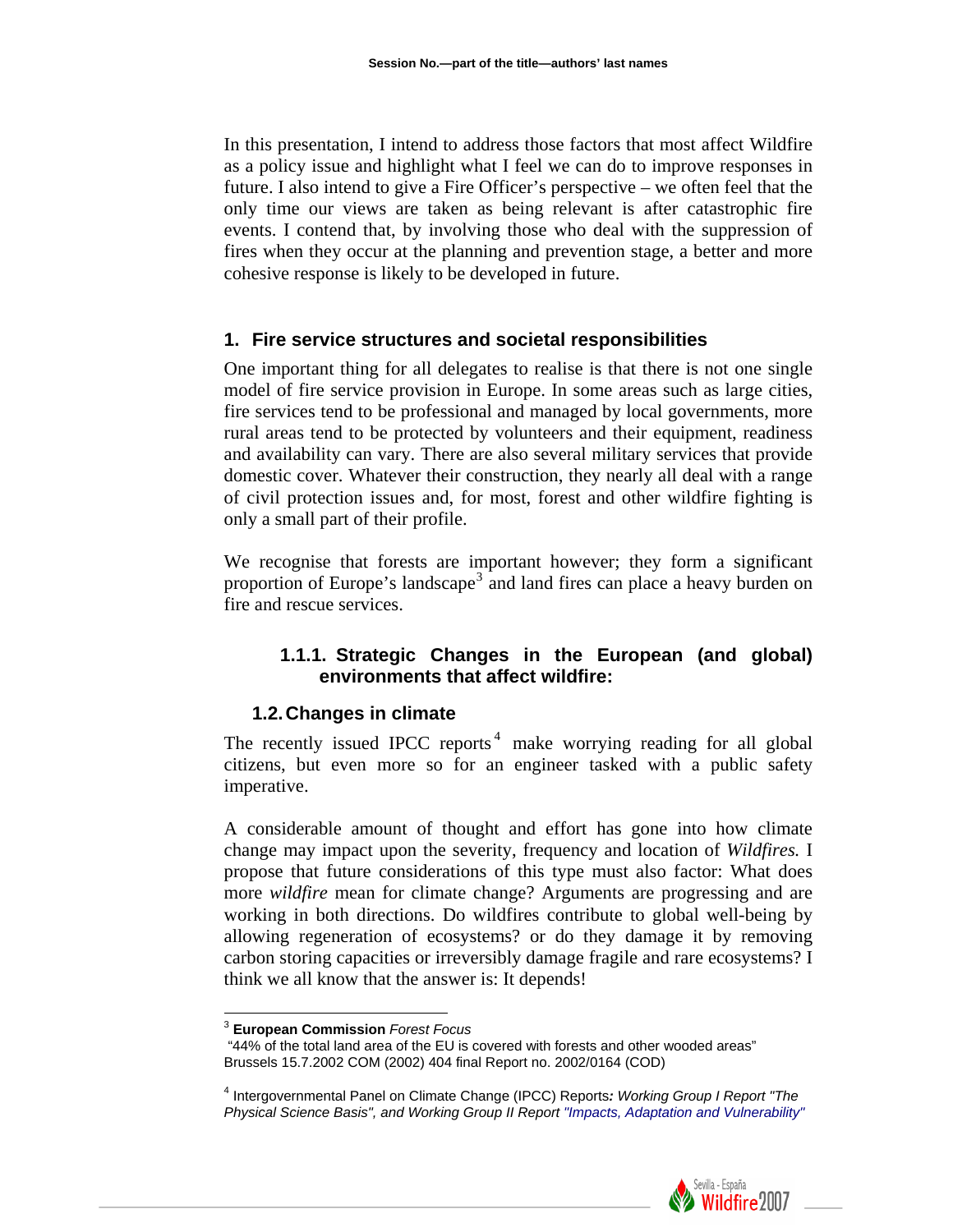As a consumer of such research, it is easy to become confused. It seems that society and the media must also be more informed so that they can take stances based upon established and verified facts. Bear in mind that emergency services such as ours may not always be predicated upon actual assessed need – they are arguably provided more for the purposes of political expediency, intended to mitigate a risk that is perceived more than one which is real and measurable.

Whatever we chose to anticipate for the future, in temperate areas such as Northern Europe, the weather (and thus wildfire) trend is alarming to fire managers. The combined effects of:

- o Longer, warmer growing seasons into long, wet autumns,
- o Less cold, drier winters, and
- o Drier springs followed by hotter summers,

are that a seemingly unprecedented level of fire calls are received, and current modelling of the trend suggests an accelerating increase in the near future! More frequently I note the phrase "largest ever recorded" being used to describe large fires, such the recent fires in California.

The fact that weather is not predictable (or at least not reliably so) in temperate zones is another challenge. How can we argue for resources for something that *may* happen, on *some* occasions, in *some* of our geographical areas on *certain* years? The very nature of rural areas means that they have comparably few inhabitants and thus lesser political influence. For other areas, such as the *Mediterranean* countries, the weather is more predictable (as is the seasonal fire risk) but this too can vary from "normal" to much higher than previously experienced or expected.

A wildfire also presents a direct impact on the environment and a threat to human health. Various reports<sup>[5](#page-2-0)</sup>,<sup>[6](#page-2-1)</sup> have identified and attempted to quantify the risks to health, particularly due to particulate emissions. The fact that these can cause problems on a global scale could be communicated more clearly by fire agencies when they attempt to show what benefits their services provide. The value and status of any public service will, after all, be founded upon the benefits they are seen to convey upon those they serve. In any case, I contend that public health arguments will be more influential than environmental ones.

Another relatively new challenge (especially in the United Kingdom) is the need to adopt firefighting techniques that are effective at times of limited



<span id="page-2-0"></span> $\overline{a}$ <sup>5</sup> **UNECE** *Quantifying the impact of hemispheric air pollution*  <http://www.unece.org/press/pr2002/02env09e.htm>

<span id="page-2-1"></span><sup>6</sup> **World Health Organisation** *Fact Sheet no. 254 August 2000 Vegetation Fires*  <http://www.who.int/inf-fs/en/fact254.html>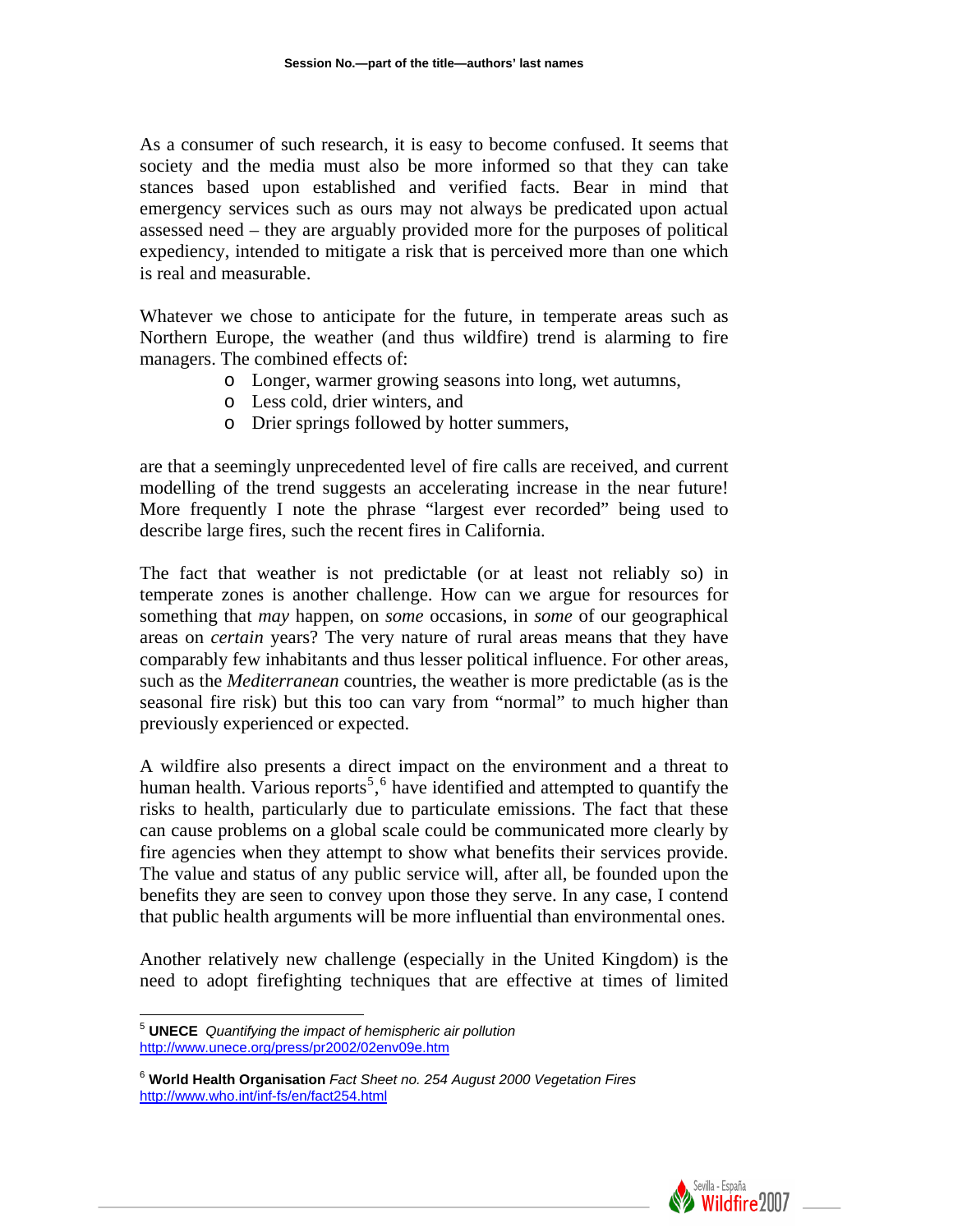water availability. This will, for most temperate zones, require new approaches and we have much to learn from those areas that have already faced these challenges.

## **1.3. Changes in society**

## **1.3.1. Socio economic**

A number of economic factors are relevant when assessing the true effects of wildfire: These include the value of land, the natural environment and timber. As synthetic products have been more efficiently and cheaply produced over recent decades, and as timber has been less used as a result, the price of timber has fallen, although certain timber markets are now improving. The ability to accurately assess and present the **actual** value of ecosystems is another barrier to the ability of fire managers to undertake *cost:benefit analyses*<sup>[7](#page-3-0)</sup> when making decisions about prevention and/or suppression as a control measure.

Mechanisation of land management, and the lowering of profits from land management in some sectors, has resulted in fewer staff working on the land. This too has had an effect on "traditional" land management practices and has added to the problem faced by fire services in tackling fires in rural areas. The reduced availability of local "experts" or land managers can impair the effective suppression actions, especially in those areas which utilise *structural and urban* firefighters for occasional rural fires.

In many places, society's valuation of the rural environment has changed from "food" to "fun". This focus shift is derived from major global changes in demographics, food supplies, energy security and the environment signalling even greater changes in future, such as the shift from farming to utility land use and a change in agricultural practices driven by climate shift.

## **1.3.2. Demographic trends and effects**

**Rural-urban migration** is generally regarded to be a problem of urban growth, especially in developing countries. The effect of fewer land users however, cannot be overlooked when studying those rural areas. Whether the migration is **caused** by changes in land use, or the changes in land use are caused by rural depopulation is irrelevant - the outcomes are a change in the way in which land is managed and the resultant vegetation changes may lead to higher risks.

<span id="page-3-0"></span>A cost benefit analysis finds, quantifies, and adds all the positive factors. These are the benefits. Then it identifies, quantifies, and subtracts all the negatives, the risks, the costs. The difference between the two indicates whether the planned action is advisable. It is however vital when performing a cost benefit analysis to ensure that **all** costs and **all** benefits are properly and accurately identified and quantified.



 **7 Cost Benefit Analysis**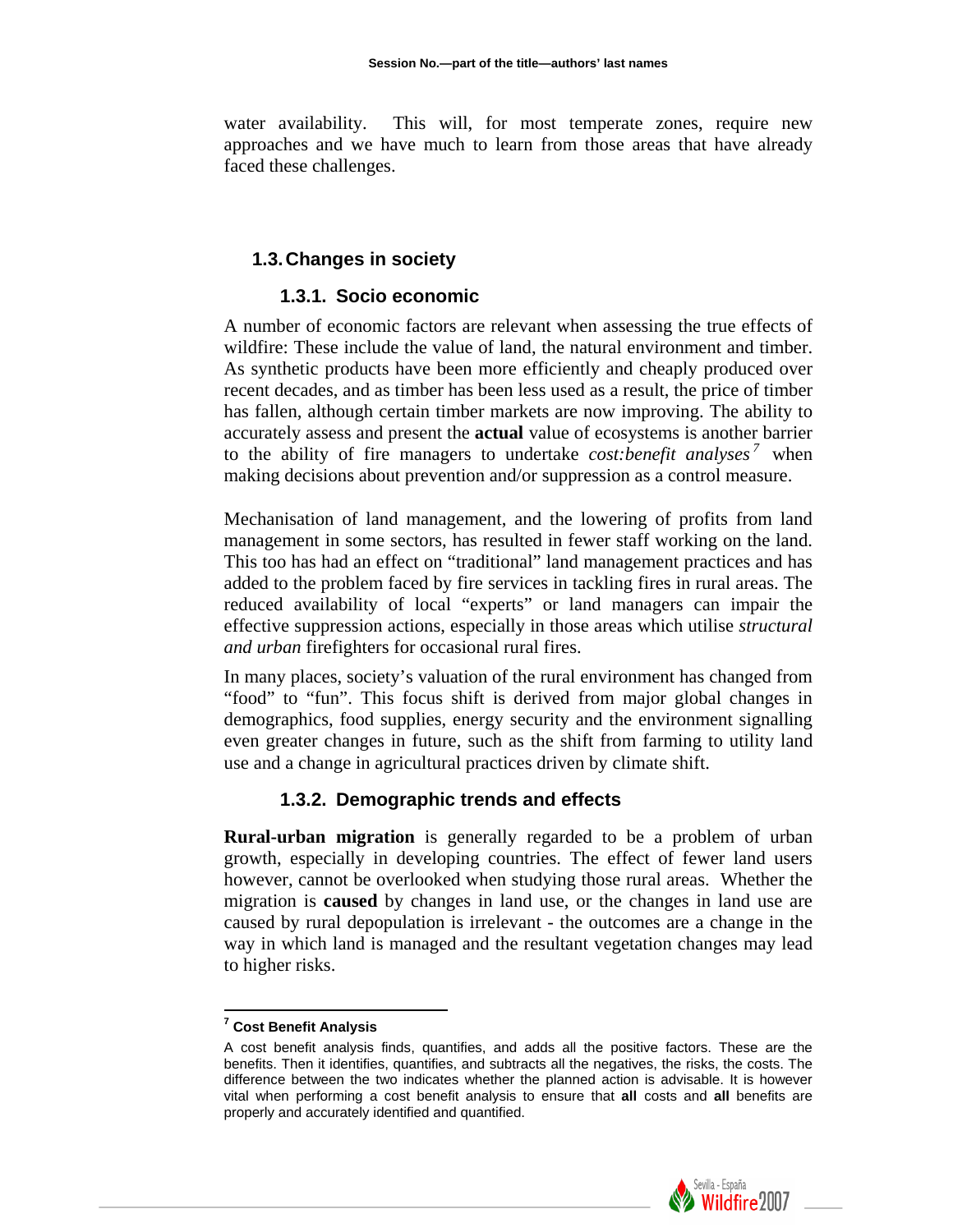There is another societal change in demographics clearly signposted in the EU's civil protection documents: vade mecum<sup>[8](#page-4-0)</sup>. As society becomes more affluent and, as European social law gives workers more rights to time off, a greater amount of leisure time is a natural result. Much of that time is spent in the natural rural environment and this is believed to directly impact on the number of wildfires.

Conversely, another complication can arise from an urban population relocating to rural areas and taking their intolerance of fire as a land management tool with them. In these circumstances, the conflicting demands (to suppress fires that may not be damaging) placed upon fire services can be considerable.

## **1.3.3. Political agendas are also relevant**

Politics around the issue of Fire (and the provision of Fire Services) tend to be very focussed on "obvious", or immediately apparent, issues and rarely on the horizons of policy development. For example, the UK has introduced smoking bans in all workplaces. As smoking has become less tolerable in homes and workplaces, the one place that smokers are still able to freely smoke is in their cars. The result last summer was a spate of roadside grass fires from carelessly discarded cigarettes.

In my service, I have almost 1000 professional and over 500 volunteer firefighters and, notwithstanding that UK fire and rescue services are tasked predominantly with the protection of life and property (and that lives are seldom lost in wildfires in the UK), the effect upon my service's abilities to maintain normal protective cover is significant. Anyone who has travelled on the road network around London will be able to imagine what effect a large number of roadside fires had upon journeys at "rush-hour."

Despite these manifest problems, there is little evidence that fire services in the UK considered the issue of smoking in the workplace in any capacity other than that of an agency that employed some people who smoked. We must not miss opportunities to influence agendas of this nature again.

It is also a fact that most Fire services are funded by public taxation. Public sector funding cuts are fashionable in all countries – politically they are "vote worthy" but, given the range of issues to which resources have to be directed, the effect upon firefighting agencies can be significant.

# **2. The Effects of wildfire**



<span id="page-4-0"></span> $\overline{a}$ <sup>8</sup> **EU Civil Protection Document "Vade Mecum"**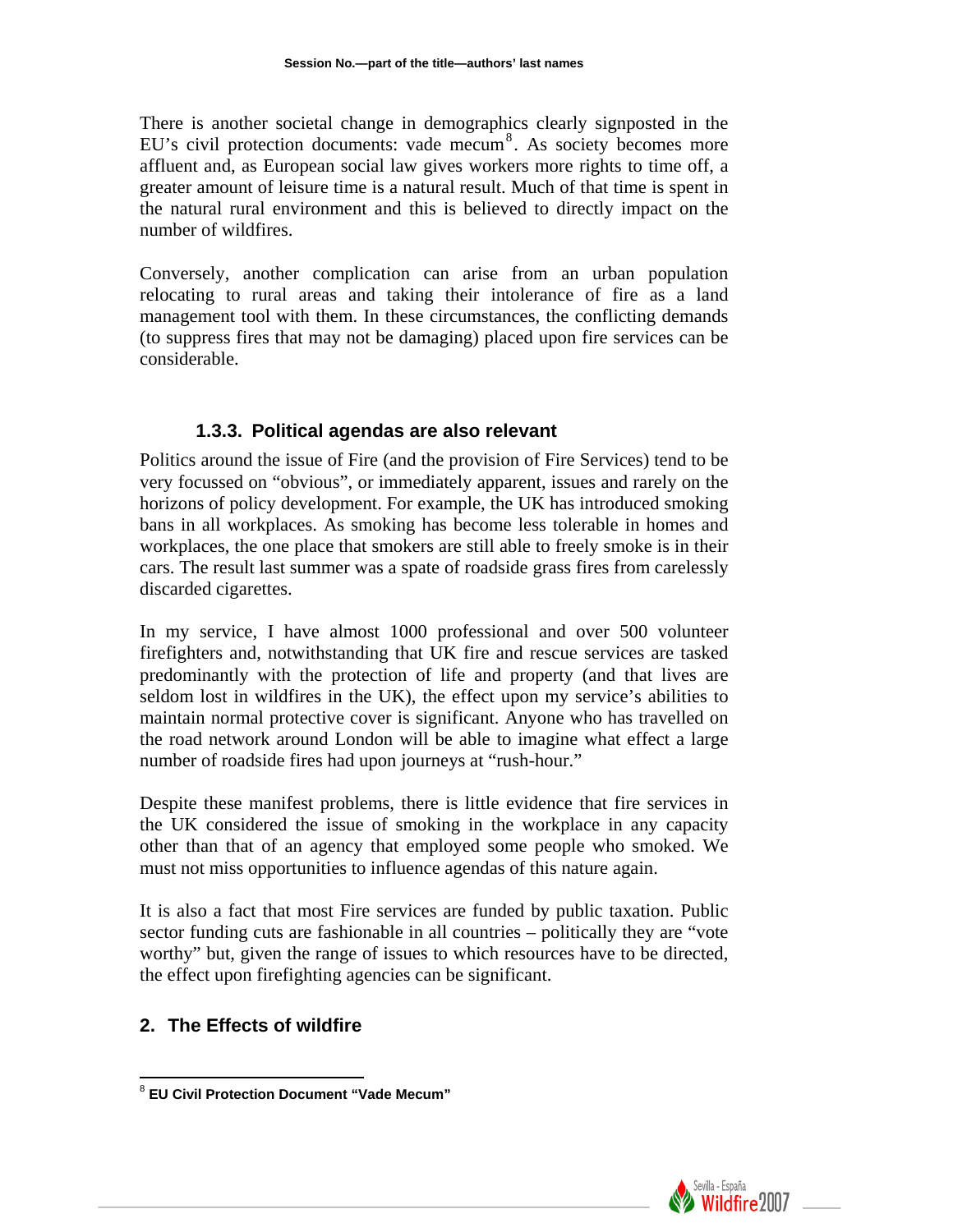I have already posed a question around the effect that wildfire may have on the climate, but many environments are adversely affected both locally and more broadly: Erosion, Waterway Sedimentation and pollution and the loss of ecosystems are some obvious examples. These effects are also relevant when planning control measures. The concept of a "good" land fire, which will confer benefit upon an ecosystem<sup>[9](#page-5-0)</sup>, is well known to most fire managers now, indeed in my homeland of Scotland a significant proportion of the land is burned regularly for the purposes of ecosystem maintenance. But how does that understanding resist a public demand for total suppression, driven by an often irrational assessment of the risks from of fire?

Property and equipment for Fire services is not cheap and, when making an assessment of needs, Fire managers should be able to develop, and present, quantified predictions of demand which are based on sound scientific methodologies, forward planning rather than using emotional arguments that people like myself have become so adept at using.

#### **3. The adoption of a Prevention approach**

As with any "before the event" intervention, the adoption of a prevention strategy is seductive to us in the Fire Service. It represents a cheaper and lower personal risk strategy. Many people, including my friends present at this conference make good arguments in favour of prevention but, without a very active fuel removal programme, and against the backdrop of the growing risks presented by warmer weather, it seems almost impossible to prevent the occurrence of wildfires. Whilst we may not be able to greatly influence the frequency of fires starting, mitigation of their severity, duration and damaging effects may be possible: appropriate setting of controlled wildfire, vegetation management and selected limited access are some of the successful methods available but there must be a range of options available that are applicable in a broad range of circumstances.

Involvement of all stakeholders is vital - In rural areas and in developing countries, it must be recognised that little can be achieved without with the meaningful engagement of the inhabitants and local land managers<sup>[10](#page-5-1)</sup>.

# **4. Recognising Competing Agendas**

 $\overline{\phantom{a}}$ 

Having mentioned that emotive arguments are often employed for leverage when seeking political support and funding, it should also be recognised that this is undertaken in a competitive fashion. Most Fire Services in the world are in some way funded as public services. Whilst local governmental

<span id="page-5-1"></span><sup>&</sup>lt;sup>10</sup> Wildland fires and the environment: a global synthesis, Levine J.S. et al (1999) UNEP / DEIA&EW/TR.99-1Nairobi, United Nations ISBN 92-807-1742-1



<span id="page-5-0"></span><sup>9</sup> *Forest Fires Behaviour and Ecological Effects,* Johnson E Miyanishi K *Forest Fires Behaviour and Ecological Effects* (2001)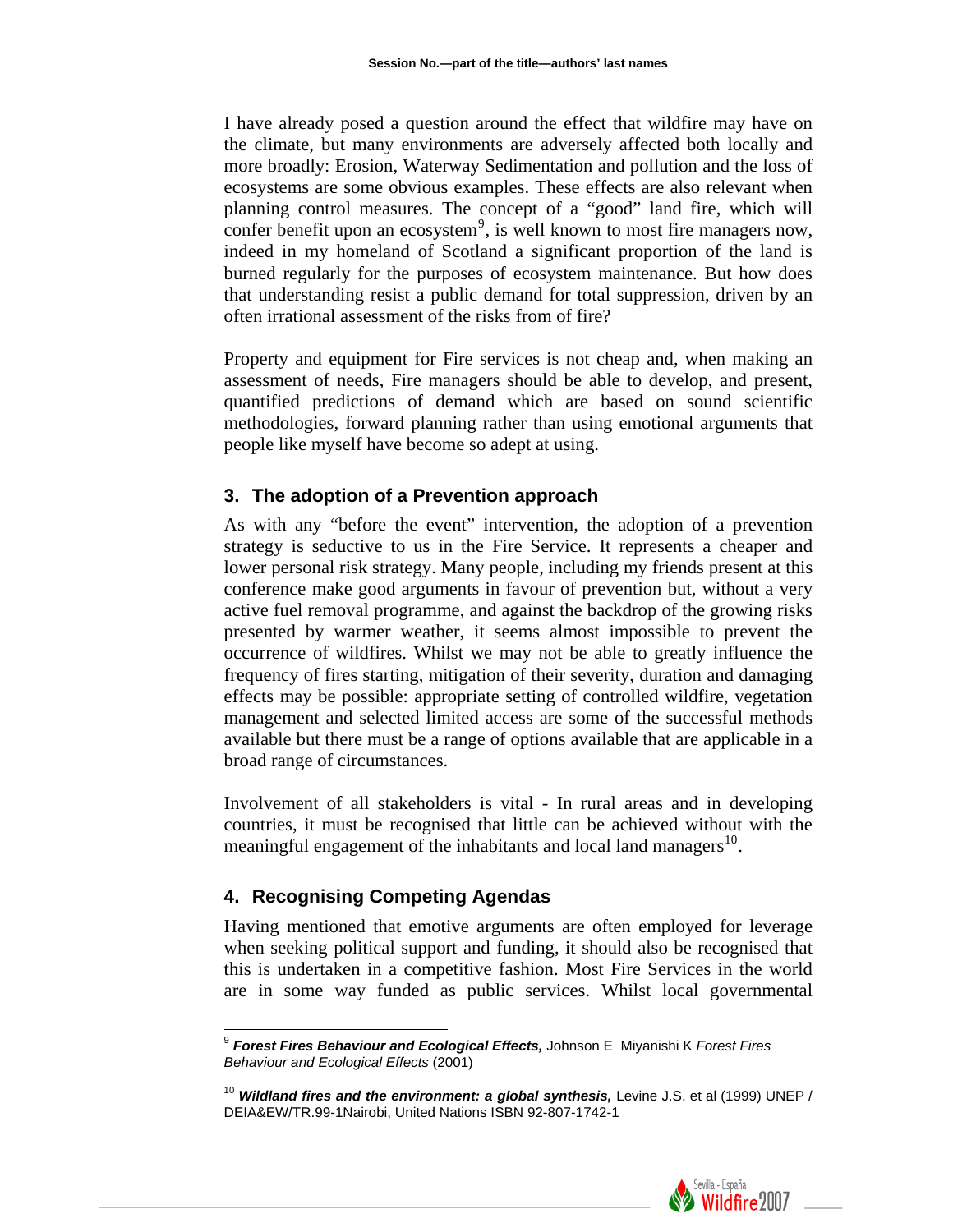arrangements for their management varies, one thing they all have in common is a need to compete with other, often more prolific public sector agendas such as Health, Education and Law and Order.

It is also true that, in many areas, wildfire is a seasonal problem that manifests itself most acutely for only a portion of the year, whilst other social issues are pertinent at all times.

There is even and element of internal competition within the fire policy area there are significant other areas of focus for many fire services which attract far more attention - Fire agencies are key players in planning assumptions for terrorist events in Europe. The attacks on Madrid and London have made all emergency services in Europe focus (quite correctly) on the need to plan for these events in future. There are finite resources and training capacities and it seems certain that transient needs will be to some extent overlooked.

How then will Fire Authorities present effective arguments for precious resources to deal with and prepare for wildfires? I feel that this will have to be done in an informed and educated fashion in order to withstand those challenges and the competitive influences I have highlighted.

## **5. Work in progress – hope for the future**

It seems to us that much work has taken place in terms of research and actively seeking better fire management regimes, but there are few places in which someone can find an easy path to that research. The websites of the Global Fire Monitoring Centre<sup>[11](#page-6-0)</sup> and the National Interagency Fire Centre<sup>[12](#page-6-1)</sup> are excellent sources of information but, as with the many distinguished authors who abound, we often have to "find" their work. It seems to me that some form of "roadmap" that will lead European fire managers to good and reliable research is required. Otherwise a danger exists that policy development will be a much localised (and perhaps emotionally driven) process.

I would like to highlight a particular piece of work that is being undertaken under the auspices of the EU. I am very impressed with the early work of the *Fire Paradox [13](#page-6-2)* project and am hopeful that many of those *European* challenges I have identified could be addressed within it. In maintaining a focus on firefighter safety, The **CTIF** is working with other partners within the EU's Leonardo project to produce a firefighter safety handbook – the EUROFIRE project and I am hopeful that many of you will contribute in some way to that project.

 $\overline{a}$ 



<span id="page-6-0"></span> $11$  Based in the University of Freiburg, Germany, the GFMC reports on fires from around the world, providing fire models and historical fire data www.fire.uni-freiburg.de<br><sup>12</sup> The US's national and logistical support centre for Wildland firefighting www.**nifc**.gov<br><sup>13</sup> http://www.fireparadox.org/

<span id="page-6-2"></span><span id="page-6-1"></span>